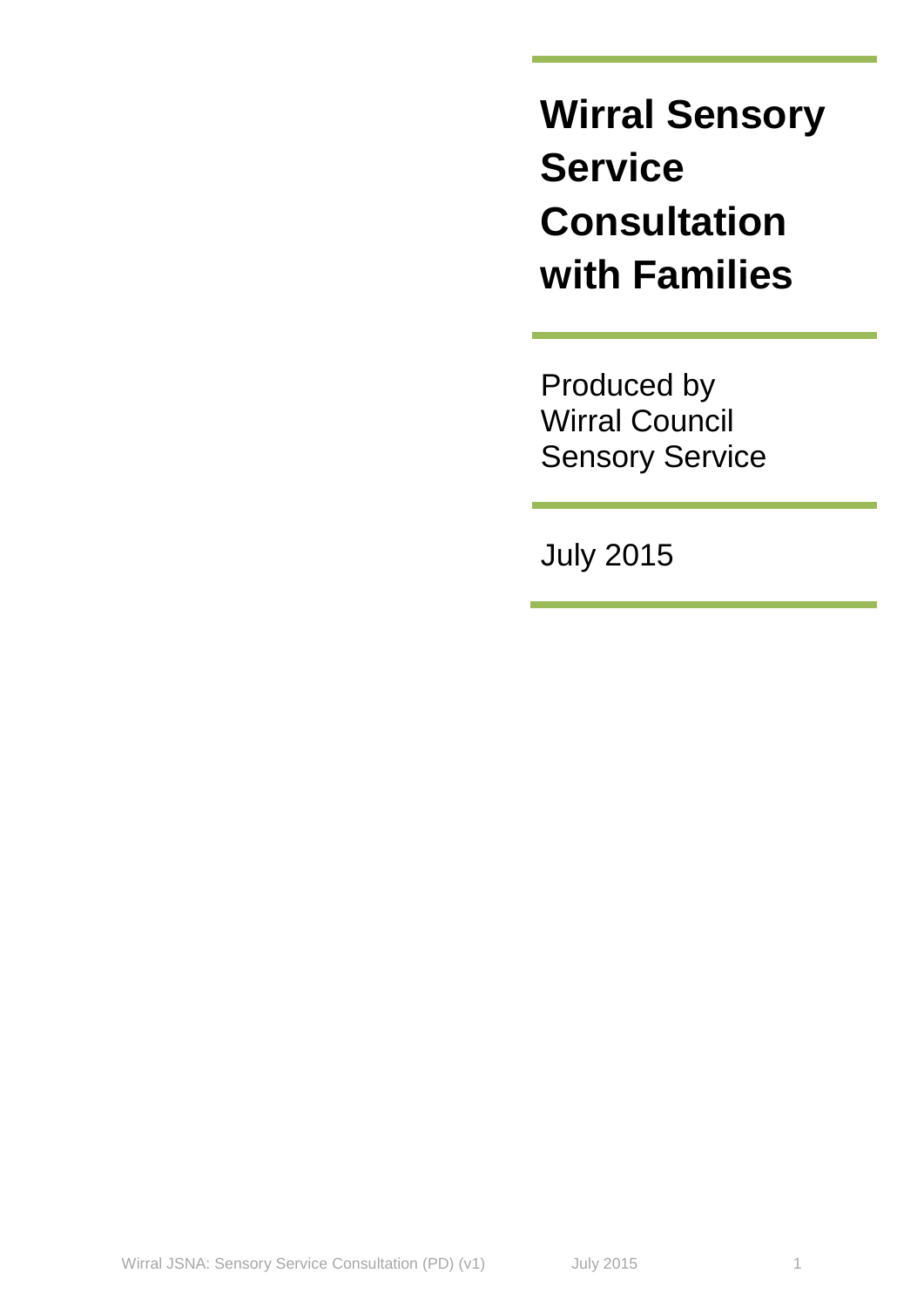By Peter Davies, Head of Sensory Service, Wirral Council, 52, Seaview Rd, Liscard CH45 4FY

■ 0151 6313327 pjdavies@wirral.gov.uk

# **Current Version:**

| <b>Version</b><br><b>History</b> | <b>Date</b>  | <b>Author</b>       | <b>Reviewer</b>                               | <b>Actions</b>                  |
|----------------------------------|--------------|---------------------|-----------------------------------------------|---------------------------------|
| 1.0                              | June 2015    | <b>Peter Davies</b> | Vanessa Ikin<br><b>Helen Webster</b>          | Finalise questions              |
| 1.1                              | October 2015 | <b>Peter Davies</b> | <b>Sensory Service whole</b><br>staff meeting | Reviewed feedback and<br>report |
| 1.2                              | 10/12/2015   | <b>Peter Davies</b> | John Highton                                  | Formatting and layout           |

# **Report Overview**

| <b>Abstract</b>                | In June and July 2015 two open events were held for<br>families who have a child or young person with a sensory<br>impairment. This was an opportunity to receive feedback on                                                                                                                                                              |  |  |  |  |
|--------------------------------|--------------------------------------------------------------------------------------------------------------------------------------------------------------------------------------------------------------------------------------------------------------------------------------------------------------------------------------------|--|--|--|--|
|                                | the Service, our mission statement and service leaflet.                                                                                                                                                                                                                                                                                    |  |  |  |  |
| Intended or potential audience | Internal<br>• Commissioner of Specialist Services<br>External (timing to be decided)<br><b>JSNA Bulletin</b><br>DMT (plus other departmental DMTs)<br><b>Wirral Vision Services Strategy Group</b><br>• Relevant LA Heads of Service<br>Community & voluntary sector organisations,<br>particularly those working in areas of disabilities |  |  |  |  |
| Links with other topic areas   | This topic links with all topics where targeting of services<br>based on deprivation or inequalities is customary<br>Eye Health                                                                                                                                                                                                            |  |  |  |  |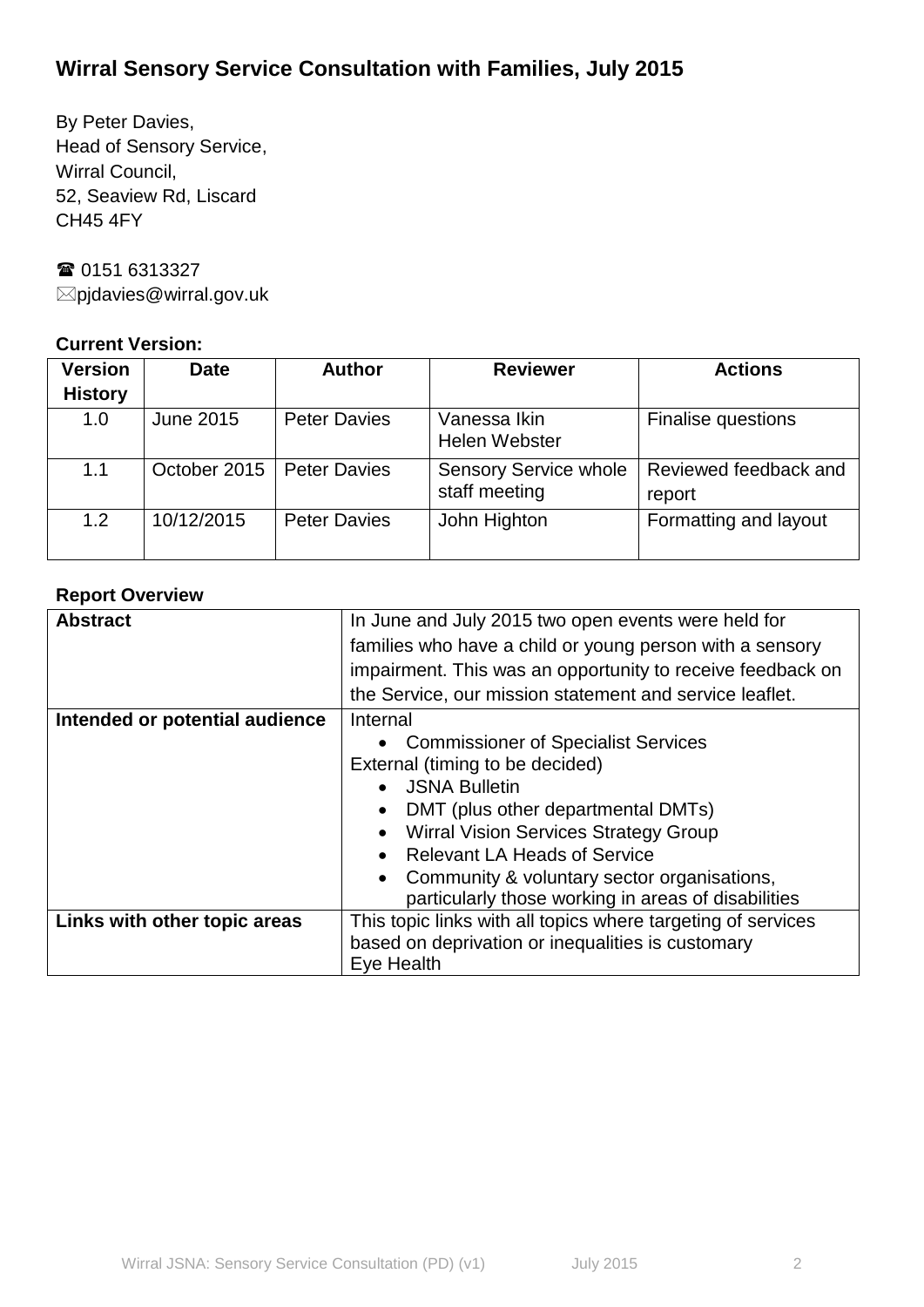# **Contents**

| 8. Do you find the resources and equipment we provide or loan to you helpful?6                      |  |
|-----------------------------------------------------------------------------------------------------|--|
|                                                                                                     |  |
| 10. In your opinion, what health and wellbeing issues matter to you the most now? Why?7             |  |
| 11. In your opinion, what health and wellbeing issues will matter to you most in the future? Why? 7 |  |
|                                                                                                     |  |
|                                                                                                     |  |

# <span id="page-2-0"></span>**Background**

In June and July 2015 two open events were held for families who have a child or young person with a sensory impairment. This was an opportunity to receive feedback on the Service, our mission statement and service leaflet.

- A. **Mission Statement.** Given a choice of three the most popular vote out of 11 who responded (6, 4 and 1) was for the following "Removing barriers to learning". This will now be adopted.
- B. Three types of **leaflets** were presented for comments and preferences. The leaflet that had the least amount of text was the preference. 10 responses, (5, 4, 1). Comments "Too much information is overload", "Just need to know how to get hold of you", "What you do and getting in touch"
- C. **Questionnaire** responses. 70 questionnaires were sent out to families that receive the highest intervention. Questionnaires were also made available at the two Open Evening Events held in July. There were 27 returns.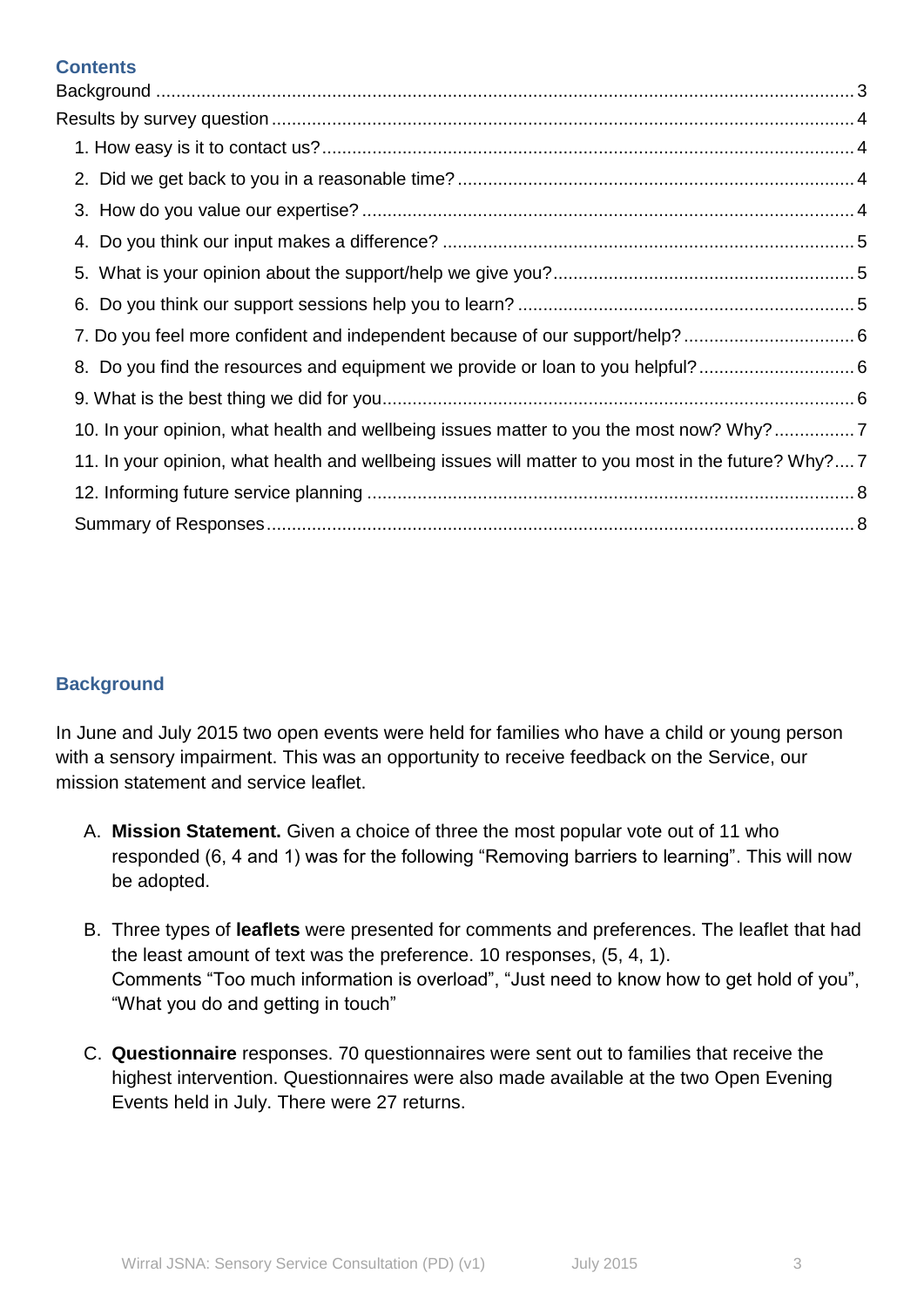### <span id="page-3-0"></span>**Results by survey question**

#### <span id="page-3-1"></span>**1. How easy is it to contact us?**

| <b>Excellent</b> | Average | <b>Can improve</b> | <b>Not</b><br>answered |
|------------------|---------|--------------------|------------------------|
| 10<br>L          |         |                    |                        |

#### **Comments:**

- I usually contact through the school but lately by email which is much better
- Quite hard to get through and talk to you in the office because you are all busy people. You do get back to us asap though.
- Contact via text makes life easier
- Never had to but would know how to
- No number on internet
- I can always rely on a quick response from the team and am in contact weekly with X via our chat book.
- Can always get in touch
- The first time we needed to ring the phone rang out. As soon as we saw one of the team we were called back immediately.

#### <span id="page-3-2"></span>**2. Did we get back to you in a reasonable time?**

| <b>Excellent</b> | Average | <b>Can improve</b> | <b>Not</b><br>answered |
|------------------|---------|--------------------|------------------------|
|                  |         |                    |                        |

#### **Comments:**

- Immediate replies
- We have had fast responses to my queries that we've had if no-one had been available to take our calls
- Very quick was worried and had no-one to talk to

# <span id="page-3-3"></span>**3. How do you value our expertise?**

| <b>Excellent</b> | Average | <b>Can improve</b> | <b>Not</b><br>answered |
|------------------|---------|--------------------|------------------------|
| 18               |         |                    |                        |

#### **Comments:**

- Couldn't have done without you to be honest. He wouldn't be the lad he is without your expertise
- It's reassuring to speak to Vision Team about their experiences and how they feel our son is changing. The advice we have been given and the other services we have been signposted /referred to is invaluable.
- For parents of children who have difficulties, I believe it is very difficult to know where to begin to get help for your child. The Wirral Sensory Service and X in particular have been my lifeline to helping me understand my daughter and get the help put in place that she needs.
- In all aspects of help has always been given. Very happy.
- Superb, fantastic support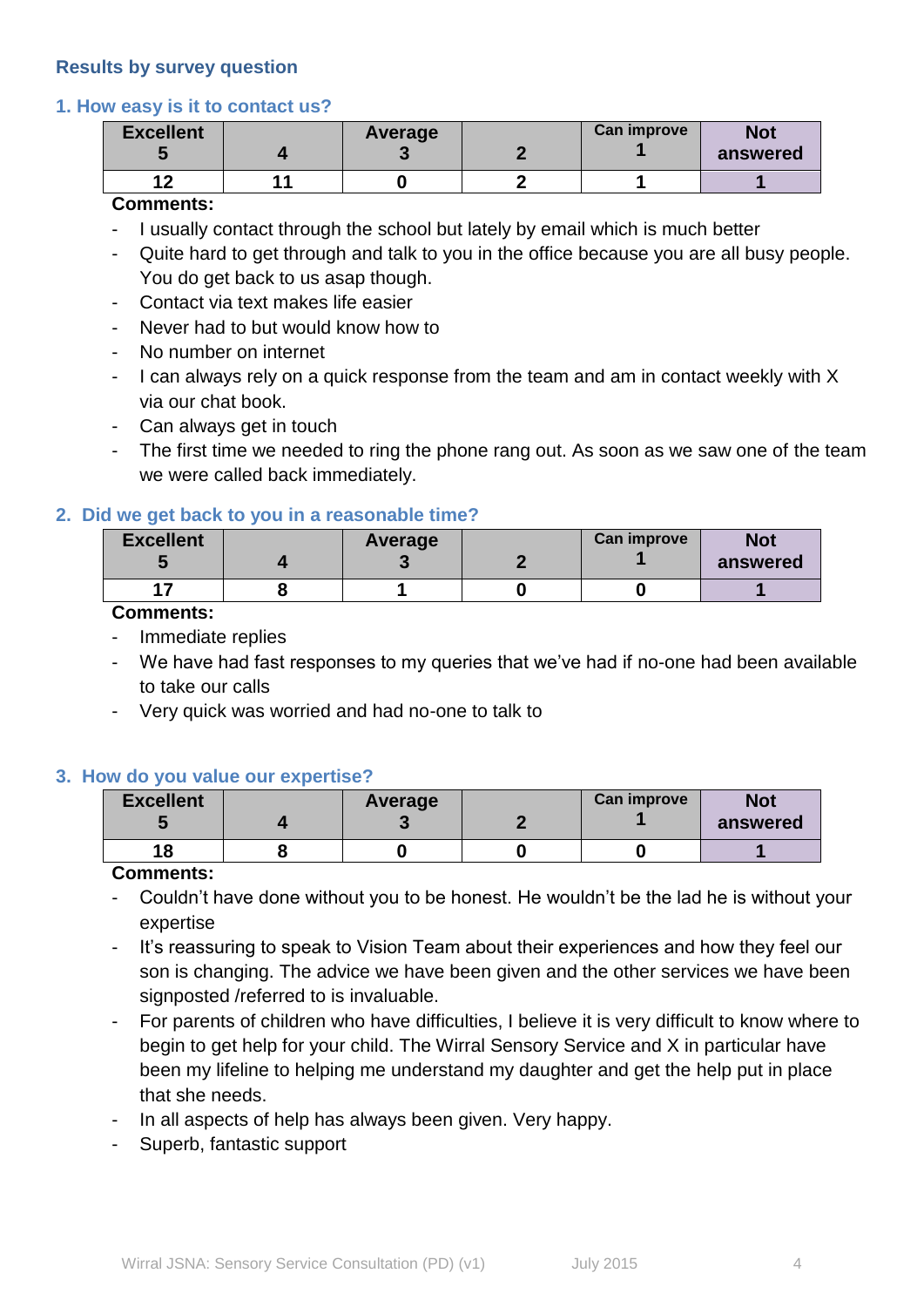### <span id="page-4-0"></span>**4. Do you think our input makes a difference?**

| <b>Excellent</b> | Average | <b>Can improve</b> | <b>Not</b><br>answered |
|------------------|---------|--------------------|------------------------|
| 23               |         |                    |                        |

#### **Comments:**

- Enables my daughter to access education
- Most certainly
- X is very helpful and knowledgeable and Mrs Y's support is invaluable
- Most definitely, since attending the Sensory room on a Friday morning we have noticed huge improvements in our son's visual attention
- Hub great
- Absolutely!
- Just having a friendly face on the end of the phone helps.
- It makes a big difference as we wouldn't get the excellent help if we didn't use this Service. It shows as my son is happy and content in all aspects of his life, home and school.
- He is starting to look more.
- Absolutely

# **Questions 5, 6, 7, 8, & 9 to be completed by pupil**

#### <span id="page-4-1"></span>**5. What is your opinion about the support/help we give you?**

| <b>Excellent</b> | Average | Can improve | <b>Not</b><br>answered |
|------------------|---------|-------------|------------------------|
| 19               |         |             |                        |

#### **Comments:**

- The support XXX and I have received has been invaluable
- Helps me to access my lessons
- Would like to know when child been visited
- Not worried about school now
- I find your support and help us out where we have been turned down by others
- Without the support we have received our daughter would not have made the significant progress she has made today. She has a great relationship with the Vision Team and they know her inside and out too, which is great because it enables them to see what strategies or equipment could work best for her. A school teacher has 30 other children to deal with and easily misses the things in Sophie that need to be tweaked to help her.
- Especially explaining the hospital letters
- Immeasurable

#### <span id="page-4-2"></span>**6. Do you think our support sessions help you to learn?**

| <b>Excellent</b> | Average | <b>Can improve</b> | <b>Not</b><br>answered |
|------------------|---------|--------------------|------------------------|
| 20               |         |                    |                        |

#### **Comments:**

- I go and buy the toys that the team use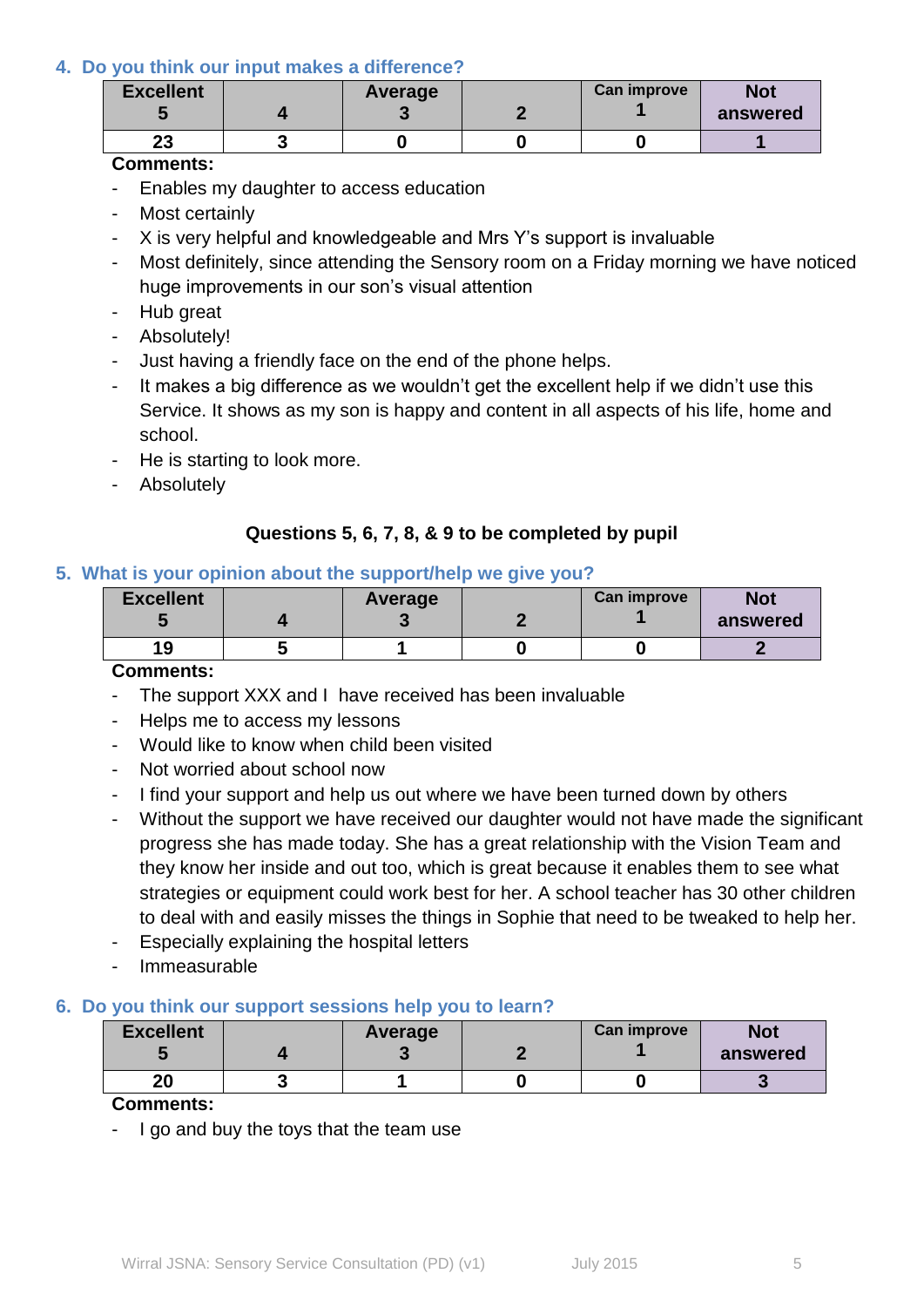### <span id="page-5-0"></span>**7. Do you feel more confident and independent because of our support/help?**

| <b>Excellent</b> | Average | <b>Can improve</b> | <b>Not</b><br>answered |
|------------------|---------|--------------------|------------------------|
| 16               |         |                    |                        |

### **Comments:**

- Due to the support my daughter has been getting I can see her growing in confidence, which in turn fills me with confidence for her future.
- Didn't understand what would happen before thought he would have to go to blind school
- Absolutely come on leaps and bounds, especially confidence

### <span id="page-5-1"></span>**8. Do you find the resources and equipment we provide or loan to you helpful?**

| <b>Excellent</b> | Average | <b>Can improve</b> | <b>Not</b><br>answered |
|------------------|---------|--------------------|------------------------|
| Λ,               |         |                    |                        |

### **Comments:**

- I find the iPad which was funded by school on recommendation from Vision Support very helpful
- Days of week chart is useful
- Not aware what's available to us to use
- Seeing progress
- Monitor and low vision aid primary, iPad Secondary
- Monitor and sloping desk
- Sensory room, all the toys you show us and how to use them
- Yes, really great to have these on loan for weeks, so specific to his needs

# <span id="page-5-2"></span>**9. What is the best thing we did for you**

- I have received support in every aspect of \*\*\*'s schooling 11+, SATs and transition to high school. \*\*\* and her team are a constant and reliable source of support.
- support with getting to and from school in winter
- making me independent through many hours of mobility training (binoculars, trains, cane,
- being there for me
- support sessions
- listen
- met other Mums but not a toddler group SEN type thing
- Help us both in the right direction
- Talk
- Support in school
- visual stimulation
- iPad
- CCTV, looked at veins in a leaf
- Going to get a low vision aid
- sorting out an iPad
- A lot of other people may have just thought our daughter ticks this, that or the other boxes because of her needs, but X goes further to understand how her difficulties affects her and makes her feel so she can understand exactly what is needed for her.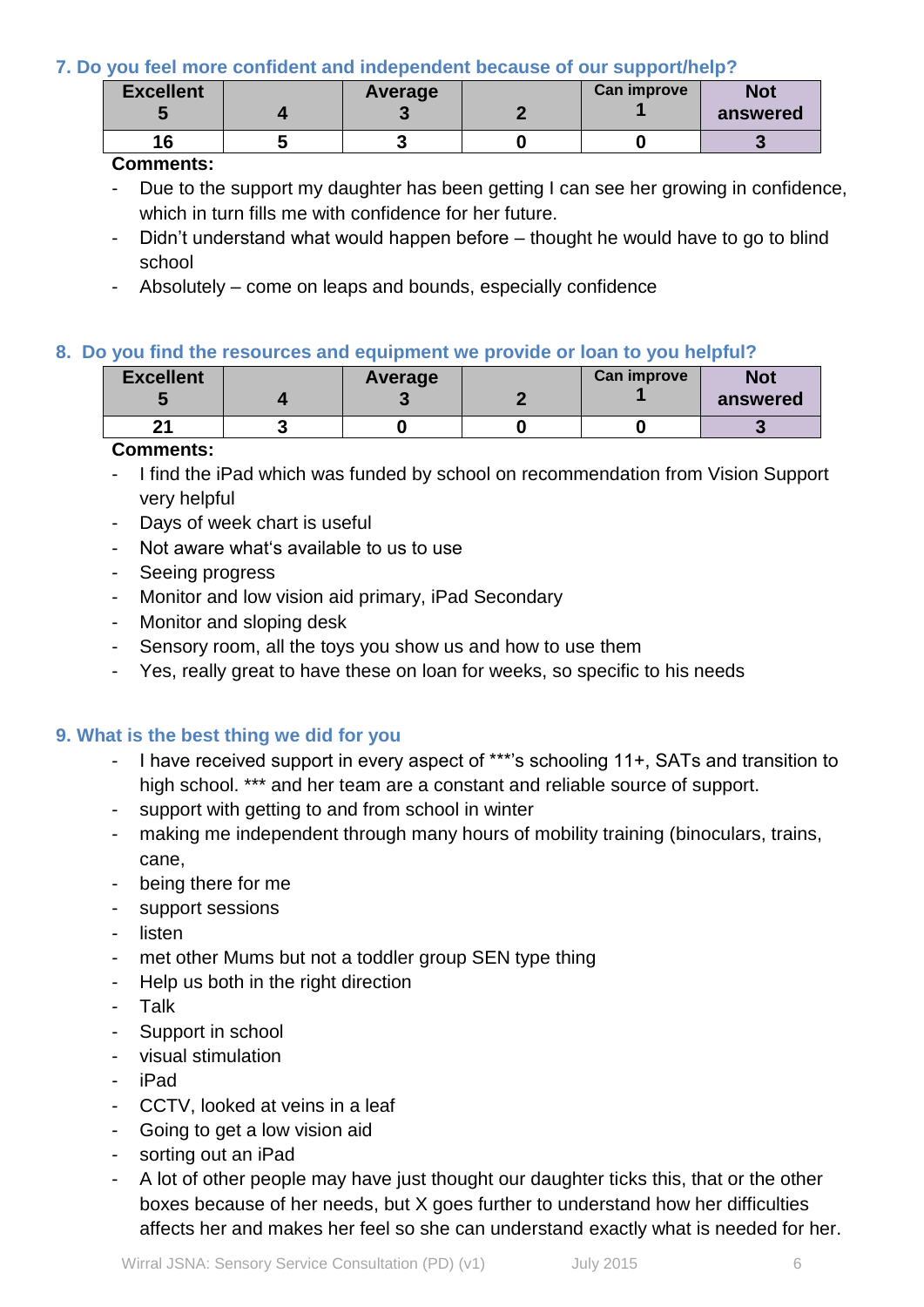Her specialist teacher knows our daughter and what works for her rather than her just being another case file number.

- Explain things, sort things out quick help with phone calls and DLA form
- I was amazed at the immediate response to provide this Service within 2 days! Since then the weekly visits have been fantastic and the response to any needs/reports has been immediate – amazing support.

# **\*Question 10, 11 &12 for the whole family**

# <span id="page-6-0"></span>**10. In your opinion, what health and wellbeing issues matter to you the most now? Why? Comments:**

- Independent travel to and from school in low light
- To be as independent as possible
- Being happy in school
- Family are treated the same hearing/non-hearing
- Safety while x is away from the house by himself. Positive independent outings with his friends will help his confidence when embarking on future trips out especially with the summer holidays coming up.
- Help at key times, starting playgroup, school etc.
- Her balance and tantrums
- How hearing issues have impacted on speech and academic performance
- More social and emotional wellbeing help required at all ages
- The health and wellbeing of all three of my children is the utmost importance to me. The one issue I am constantly having difficulty with is finding answers regarding my daughter recently being diagnosed with mild dyslexia. The school have run an informal test on her and found her but no-one is able to tell whether/how a formal diagnosis can be made. Any help is gladly welcomed.
- Child's spatial awareness. She still has many bumps
- All the support he receives in school
- The number of appointments
- Confidence, socializing, strengthening sight

# <span id="page-6-1"></span>**11. In your opinion, what health and wellbeing issues will matter to you most in the future? Why?**

# **Comments:**

- Independence
- He uses different modes of transport by himself and with others especially in busy crowded places with lots of noise and distraction. Scope to lose friends or way. I worry about him finding his way safely in the dark winter because his vision is greatly reduced. I am not worrying about girlfriends, college or jobs yet. We'll tackle those problems later.
- To be as independent as possible
- independent mobility
- Because they have an impact on education and participation in life and society
- More access to deaf facilities/group/networks
- Moving towards independence
- Anything that may arise in the future to do with my children is of utmost importance to me and I will hope I am able to help them all as and when anything occurs. I very much hope that we shall be able to continue to work closely with the team and they continue throughout year 5.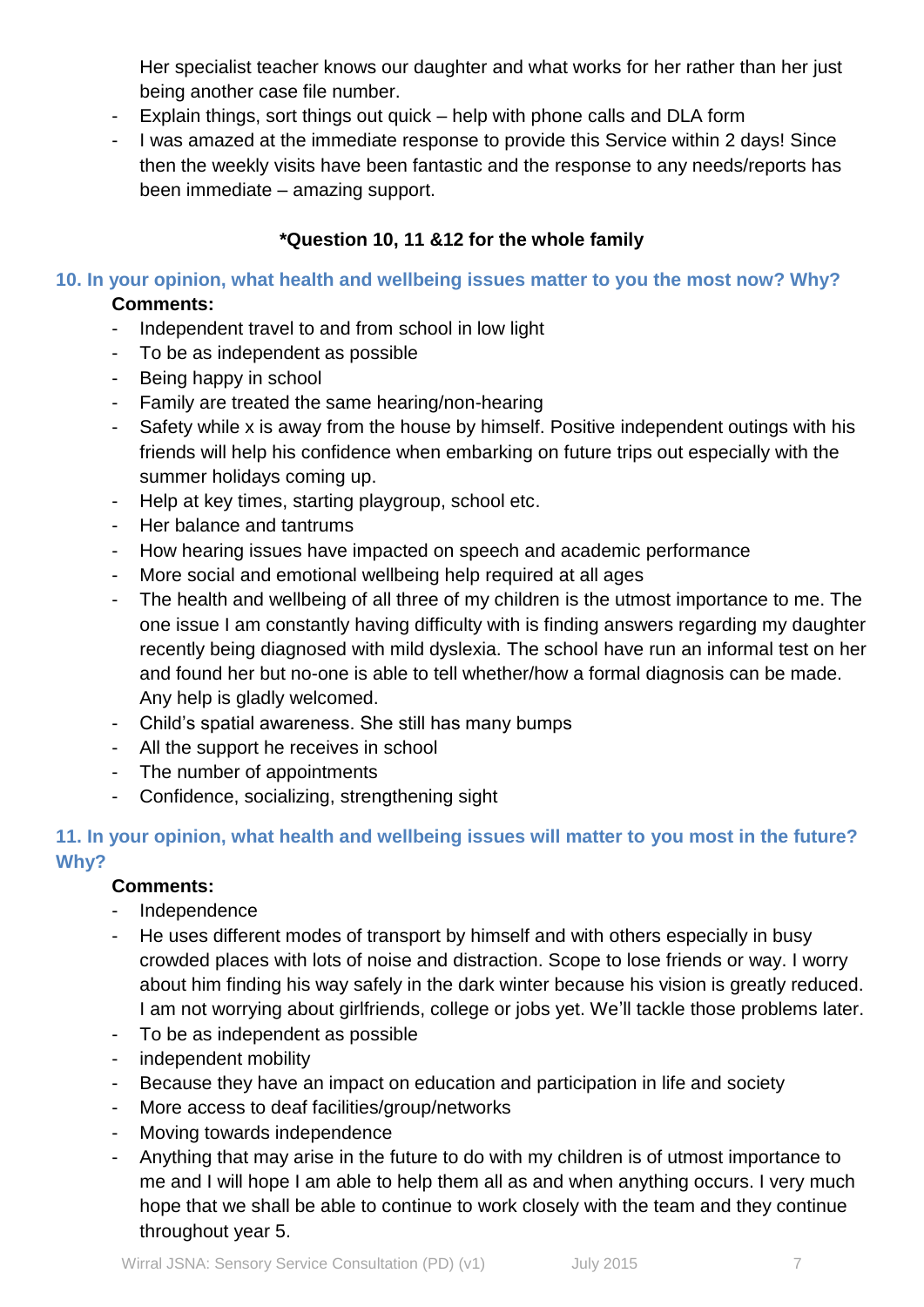- Getting around on her own
- That he will continue to receive the support and will gain his own independence into adulthood.
- DLA
- confidence

# <span id="page-7-0"></span>**12. Informing future service planning**

**What could make a difference?** Suggest key changes that might improve outcomes for sensory impaired children and young people in relation to their own and family's health and wellbeing.

# **List as many as you want to record but please consider the list as:**

**a) Practical changes and ideas that could feasibly be achieved given local financial constraints** 

# **b) Aspirational or in 'an ideal world' scenario**

Suggestions could also cover options for preventative measures as well as treatment options.

# **Comments:**

- Speaking to other v.i. children as I got the opportunity to speak and advise another student in my school who was just starting. The 'do's and don'ts' and what's difficult in school. It helped both of us massively.
- Bus companies to have audio and visual 'next stop' prompts. Some already do but it is not across the board for various bus/train companies across England.
- 'Everyday life' mentors to help visually impaired teenagers navigate shops, queues, payment of goods etc. I know this falls to parents but often he behaves differently with me or relies on his sister to do things for him. As he matures he will have to shop by himself. I thought if he was to go shopping with someone else he may be more willing to do things himself and become more independent.
- Teaching sessions with all the girls class mates, hearing aids that they can handle. Explain the problems they can encounter.
- Knowing what services are available would be useful. The leaflet will be useful. Knowing what advice Hearing Support can give, for example, with regards to liaising with hospitals.
- Timetable of when child will be visited in school, diary of when visited, BSL group for children who aren't fully deaf, quicker review times for appointments (Dr Rangan's team do an amazing job)
- More help for moving towards independence i.e. road safety, home accessories (smoke alarms etc., using leisure activities independently e.g. cinema/swimming, shopping
- I think you are doing a great job, it is very much appreciated.
- Better communication between the school administration and actual teachers

# <span id="page-7-1"></span>**Summary of Responses**

A decision to target the 70 families with the highest support has resulted in 27 returns i.e. 39%. Although the return rate is good the overall number of returns is well below previous exercises (2013, 67 returns). In 2016 all families will be consulted. No additional comments or feedback has been passed to the Sensory Service via the Local offer web site.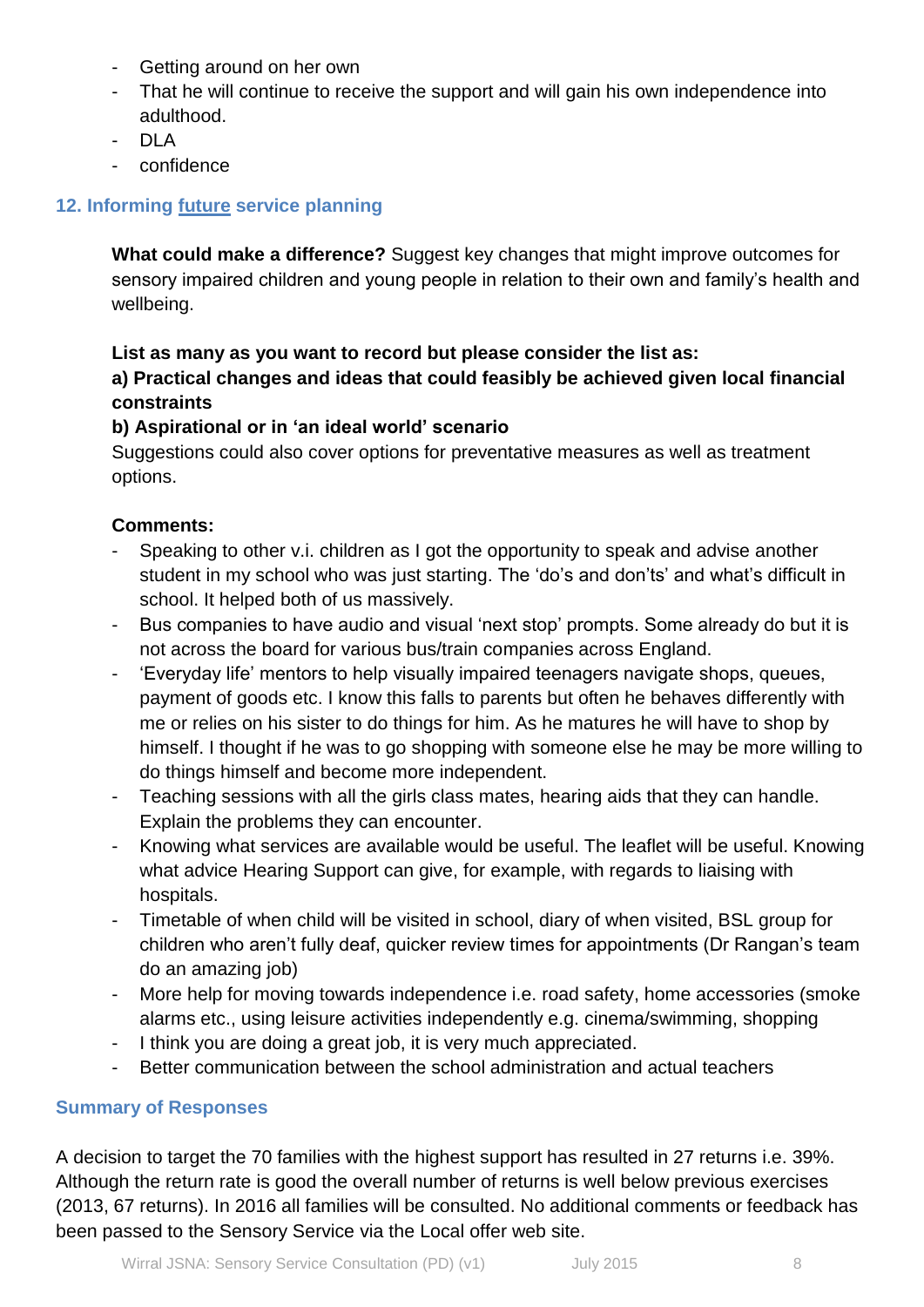Approximately 11% of parents found it difficult to contact the Service. This is about three times higher than in previous surveys and may partly be due to a reduction in permanent administration support at Liscard and also the slow updates/changes made to information on the Council web site signposting to the Service. However it is very re-assuring that a timely response rate feedback was 93% for good to excellent.

We see 96% of families valued the expertise from the Service as good to excellent. And may have been 100% but one parent admitted not completing the questionnaire fully due the short time of involvement.

Families thought our input made a difference from good to excellent; in fact 96% did, with 85% thinking we made an excellent difference.

The next set of questions, 5 to 9, was intended for pupil responses only. It appears that parents contributed to the majority of comments. The Service will look at improved design of the questionnaire or a separate questionnaire to ensure that the pupil voice is clear. Some parents have pre-school children and who have not received in-class/setting support as yet. 88 % thought the support/help was good to excellent and the same number thought this was good to excellent for learning.

Confidence building because of Service support/help was reported at 88% from good to excellent. 77% of pupils found the equipment/resources provided excellent with 88% finding it good to excellent.

A varied response to question 9, "*What is the best thing we did for you",* and this reflects the breadth of work carried out by the Service that includes: mobility training, toddler group; support in schools; equipment; visual stimulation and transition. It is also mentioned that 'being there' for families and taking time to listen is also valued highly.

Developing independence was the most common response to 'health and wellbeing now' (3 times) but other responses highlighted the importance of equality, specialist knowledge, targeted support and help to develop social and emotional wellbeing.

Issues important for the future included the most popular response (7) that developing independence was important but also access to networks, continued support/involvement from the Service and the building of confidence.

Suggestions for improvements to the Service included developing an understanding of visual impairment in the sighted peer group, improved audio and visual prompts on buses, mentors for everyday life (to improve independence of young people from their family), improved Service information, reduced waiting times for appointments in health, improved access to specialist equipment in the home, improvements in the community to allow independent access to activities and finally improved communication in schools around the needs of the pupil.